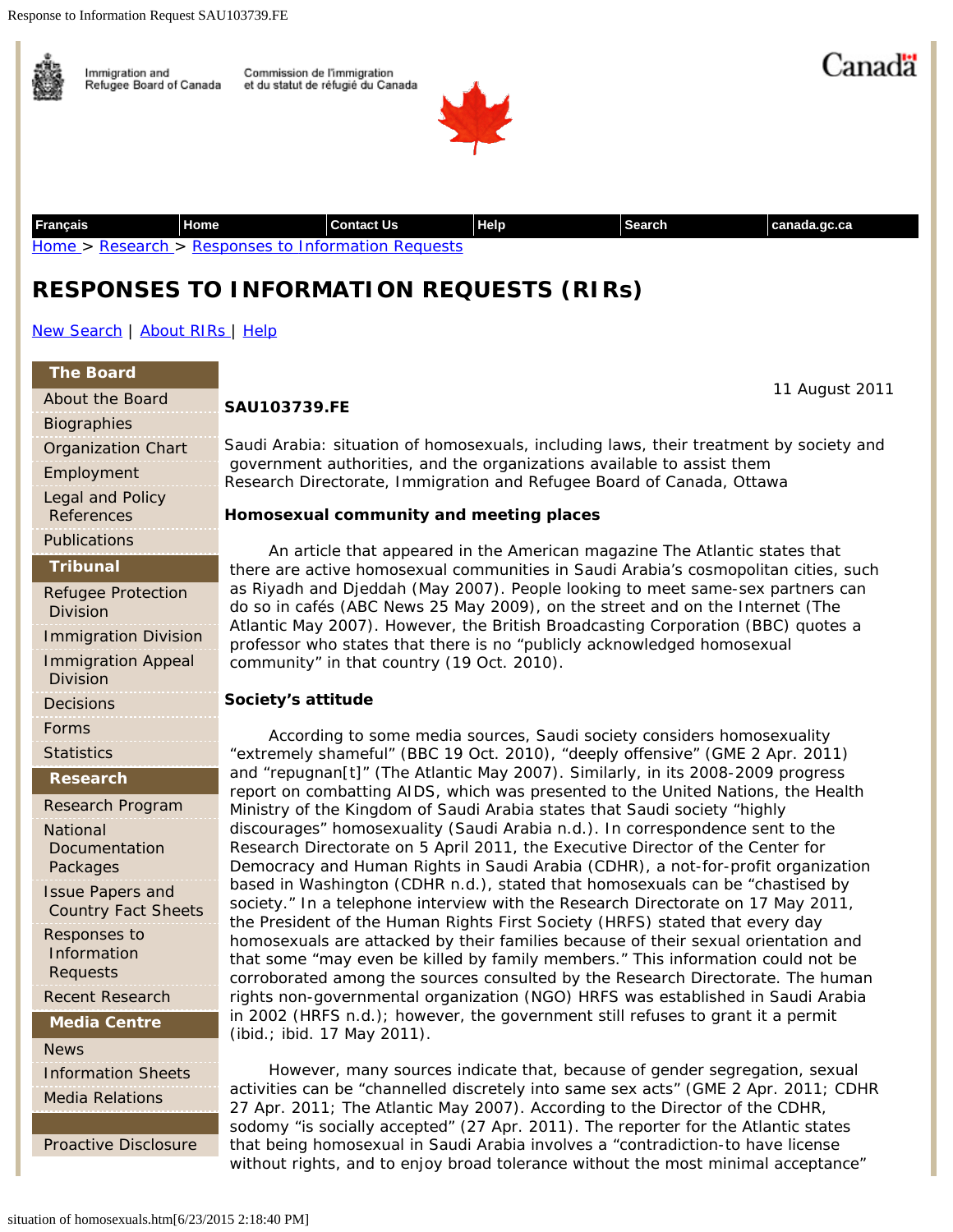(*The Atlantic* May 2007). She goes on to explain that in the Middle East, sexual practices are not linked to sexual identity (ibid.). Homosexual relations are tolerated; it is a behaviour that can, in fact, be transitory and does not define the person (ibid.). The *Country Reports on Human Rights Pratices for 2010,* published by the United States (US) Department of State, note that in Saudi Arabia in 2010, "[c]onsequent to the illegality and severe punishment applicable [for homosexuality], there were few reports of societal discrimination, physical violence, or harassment based on sexual orientation" (U.S. 8 Apr. 2011, Sec. 6).

### **Legislation**

Many sources report that Saudi Arabia does not have a penal code (ILGA May 2010; AI 2008, 47; CDHR 5 Apr. 2011). Sexual relations between same-sex partners are punishable under Shari'ah law (U.S. 8 Apr. 2011, Sec. 6; AI 2008, 47- 48; GME 2 Apr. 2011). A report published in May 2010 by the International Lesbian, Gay, Bisexual, Trans and Intersex Association (ILGA) notes that sodomy is a crime under Shari'ah law: [English version by ILGA] "For a married man the penalty is death by stoning, while the penalty for an unmarried man is 100 blows of the whip as well as banishment for a year." According to Amnesty International (AI) and the news site GayMiddleEast.com (GME), sexual relations between unmarried same-sex partners are punishable by flogging (AI 2008, 48; GME 2 Apr. 2011) or imprisonment (ibid.); sexual relations between same-sex partners who are married to someone else are punishable by the death penalty (ibid.; AI 2008, 48). According to the President of the CDHR, anyone found guilty of homosexual acts can be subject to imprisonment, flogging or fines (CDHR 5 Apr. 2011). Sexual relations between women are also forbidden (ibid.). According to some sources, four witnesses are required before the death penalty can be invoked for homosexuality (HRFS 17 May 2011; GME 2 Apr. 2011). Furthermore, AI states that the offence entitled "'Corruption on earth' is a catch-all phrase," and can apply to sexual relations between same-sex partners and it is always subject to capital punishment (AI 2008, 48). It is also forbidden for men "'to behave like women'" (U.S. 8 Apr. 2011, Sec. 6; FP 20 Dec. 2010; Human Rights Watch 24 June 2009).

## **Law enforcement**

According to the Director of the CDHR, because "laws are made on the spot and totally up to the presiding judges in closed courts," statistics on the number of people prosecuted for homosexuality are "almost non-existent" (5 Apr. 2011). An article on the GME Web site provides similar information regarding the latitude granted to judges: "Saudi law is not strictly codified and its implementation, in either a lenient or severe manner, depends mostly on religious Sunni judges and scholars, as well as royal decrees (and thus subject to extreme variability)" (2 Apr. 2011).

Similarly, according to an article that appeared in the *Courrier international* on 28 April 2008*,* homosexuality in Saudi Arabia [translation] "almost systematically" leads to capital punishment. In the article that appeared in *The Atlantic,* the author states, however, that the death penalty is rarely handed down for sodomy (May 2007). According to GME, the death penalty is very rare because, in order to get a conviction, four witnesses are required or the accused has to confess on four occasions (2 Apr. 2011). In the British *Guardian,* a journalist writes that no homosexuals have been executed since 2002, although there have been cases of imprisonement and flogging for homosexuality, "which tend to attract less media attention" (13 Sep. 2010). The President of the HRFS also stated that there have been no known executions for homosexualty "in the last ten years" (17 May 2011). A British prosecutor, who was quoted in a BBC article published on 15 October 2010, states, however, that the death penalty for homosexuality "'is still applied in some cases'."

### **Committee for the Promotion of Virtue and Prevention of Vice**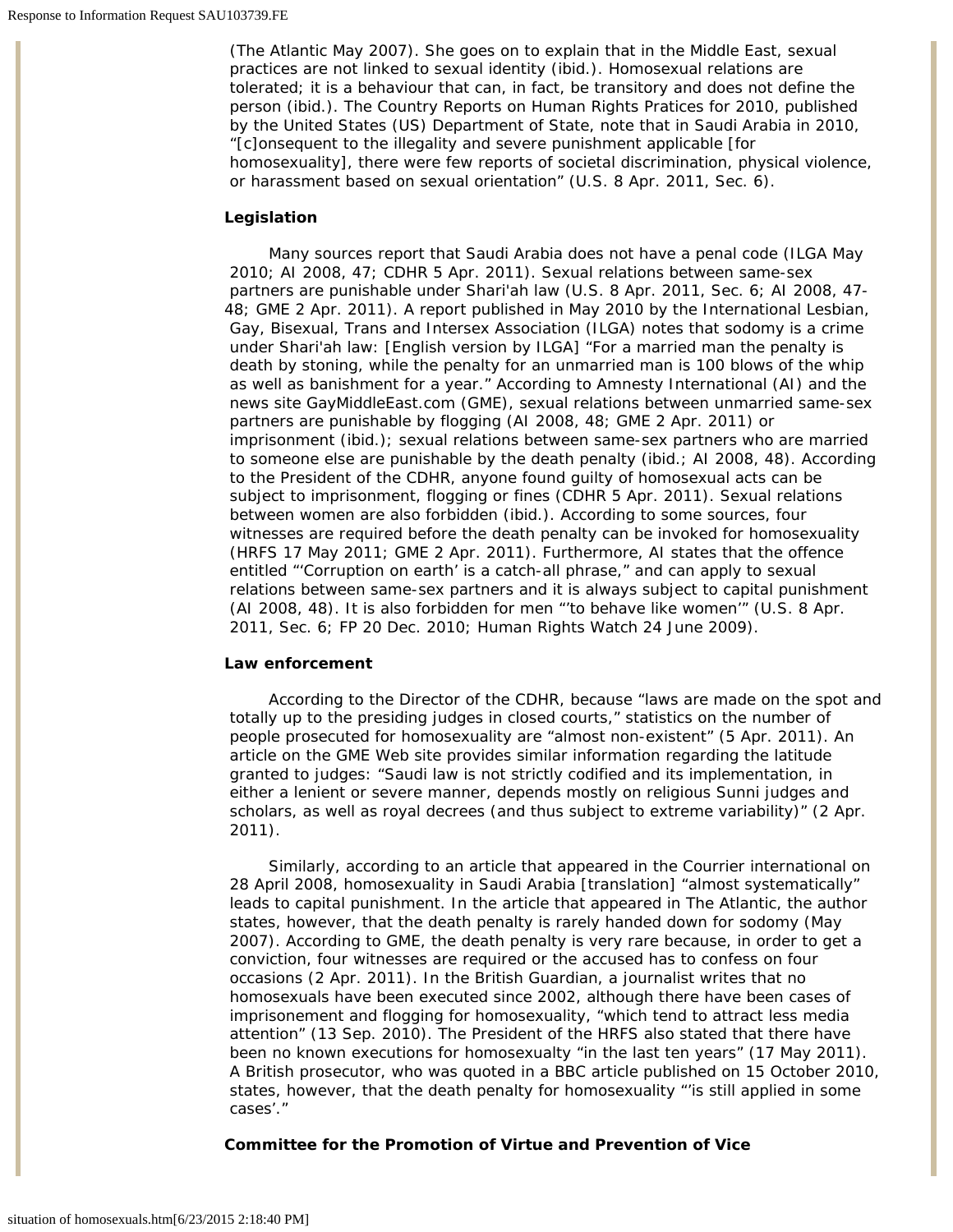The Committee for the Promotion of Virtue and Prevention of Vice is Saudi Arabia's religious police (AI 12 Nov. 2010; GME 2 Apr. 2011; ABC News 25 May 2009). At a public meeting, the Director of the Committee stated that this police is responsible for eradicating the "'erroneous behavior that affects society, such as drinking alcohol, magic, immorality and homosexuality'" (quoted in the *Saudi Gazette* 6 Apr. 2010). Similarly, an article published by ABC News on 25 May 2009 states that the Committee arrests and "punish[es]" men suspected of homosexuality. The Executive Director of the CDHR also stated that openly gay people are "picked up by ... religious police and face severe punishments" (5 Apr. 2011).

## **People arrested or convicted**

In 2010, a Saudi man was arrested and sentenced to 5 years in prison, 500 whiplashes and was fined 50,000 Saudi riyals (C\$12,931 [XE.com 1 June 2011]) for homosexuality, possession of pornography and transvestism (AI 12 Nov. 2010; *Saudi Gazette* 8 Nov. 2010; Pink News 9 Nov. 2010). In 2010, the media reported on a Saudi diplomat who was allegedly harassed by his colleagues at the Saudi Arabian consulate in Los Angeles because of his sexual orientation and his friendship with a Jewish woman (*Jeune Afrique* 23 Sept. 2010; *The New York Times* 14 Sept. 2010). The man, who filed a claim for asylum in the United States, also allegedly lost his job for the same reasons (NBC News 11 Sept. 2010; *Guardian* 13 Sept. 2010). Also in 2010, the Embassy of Saudi Arabia in Manila, the Philippines, published a memorandum instructing recruitment agencies in the Philippines not to hire homosexuals (GMA News 2 June 2010; PhilStar.com 5 June 2010; ABC-CBN News 1 June 2010). In August 2008, two men, originally from the Philippines, were arrested for gay prostitution (*Arab News* 11 Aug. 2008; Pink News 8 Aug. 2008). In July of the same year, 55 people were arrested at a gay party (ibid.; AKI 30 July 2008). Some twenty other people, who were also guests at a party, were arrested in June (ibid.; AP 23 June 2008; Pink News 8 Aug. 2008). According to the gay information Web site, Pink News, "[m]any were initially arrested on homosexuality charges but later released" (ibid.). No information on the treatment of the other people arrested in 2008 could be found among the sources consulted by the Research Directorate. Finally, in 2007, two men who allegedly engaged in homosexual relations were sentenced to 7,000 whiplashes (AI Belgique 5 Nov. 2007; LGF 21 Apr. 2009; UK Gay News 18 Oct. 2007).

## **Aid organizations**

According to the Executive Director of the CDHR, there are no homosexual rights defence groups in Saudi Arabia (5 Apr. 2011). The President of HRFS provided similar information, but noted that his organization is currently helping a transexual whose case is before the courts (HRFS 17 May 2011). He added that, because his organization does not have a permit, it cannot obtain subsidies and, consequently, cannot offer assistance to all the people who need it (ibid.). The Cairo Institute for Human Rights Studies (CIHRS), an NGO established in 1994 (CIHRS n.d.b), also notes in a report that Saudi Arabia refuses to provide permits to human rights organizations (ibid. n.d.a, 32).

This Response was prepared after researching publicly accessible information currently available to the Research Directorate within time constraints. This Response is not, and does not purport to be, conclusive as to the merit of any particular claim for refugee protection. Please find below the list of sources consulted in researching this Information Request.

### **References**

ABC News. 25 May 2009. Lara Setrakian. "Saudi Gay Scene: "Forbidden, but I can't Help It"." <http://abcnews.go.com/International/story?id=74 79150&page=1> [Accessed 11 Apr. 2011]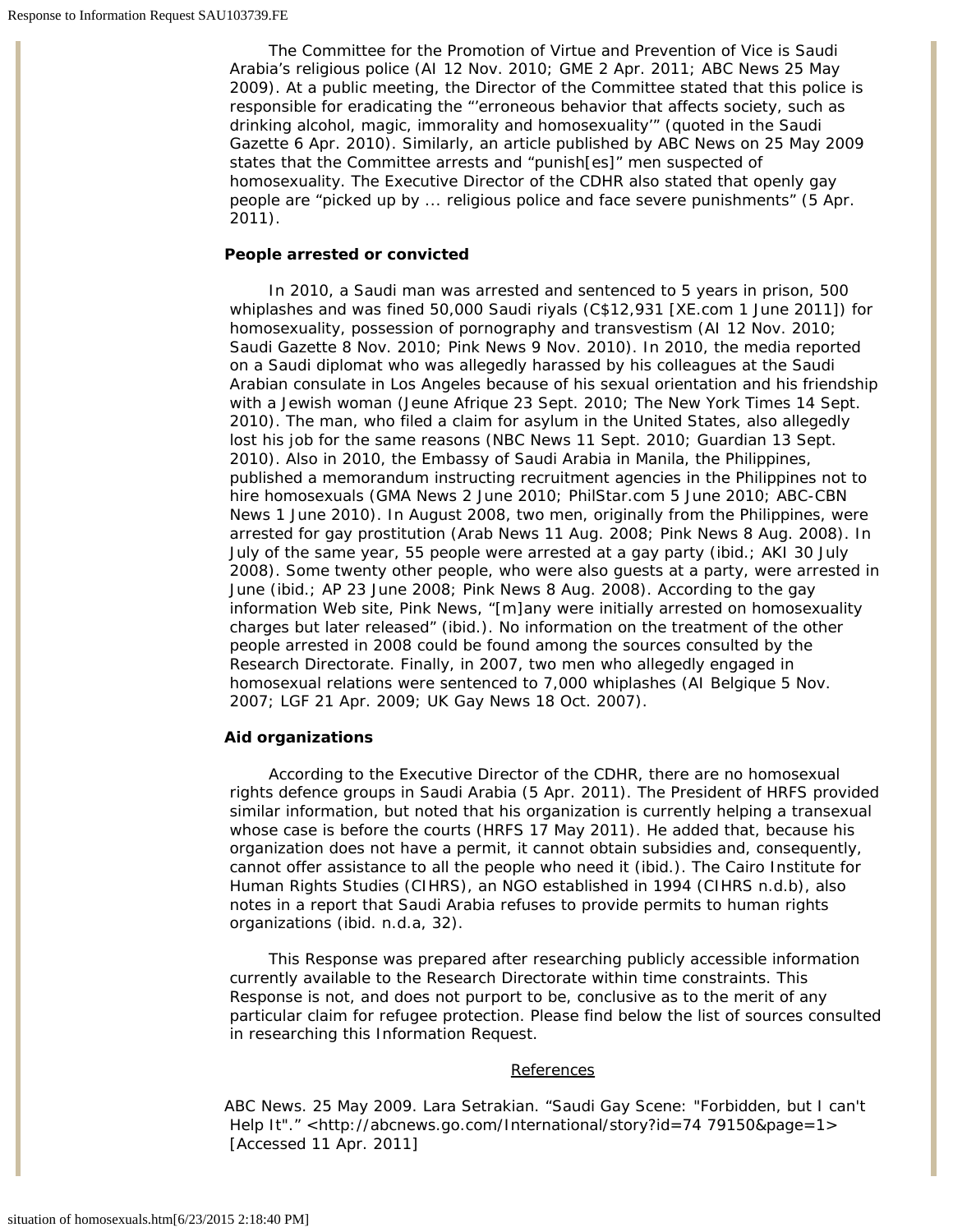ABS-CBN News. 1 June 2010. Wheng Hidalgo. "Gay Ban in Saudi Hit." <http://www.abs-cbnnews.com/global-filipino/06/0 *>111 01* gay-ban-saudi -hit [Accessed 20 Apr. 2011]

ADN Kronos International (AKI). 30 July 2008. "Saudi Arabia: Police Arrest 55 at "Gay" Party." <http://www.adnkronos.com/AKI/English/Religionl?id= 1.0.2378425197> [Accessed 20 Apr. 2011]

Amnesty International (AI). 12 November 2010. "Un homme condamné pour homosexualité."

<http://www.amnesty.org/fr/library/asset/MDE23/013/2010/fr/b2255981-8e34- 4794-b2c5-392aeea03999/mde230132010fra.html>> [Accessed 30 Mar. 2011]

\_\_\_\_\_. 2008. *Love, Hate and the Law: Decriminalizing Homosexuality*. <http://www.amnesty.orglen!Iibrary/asset/POL30/00312008/en!e2388aOc-588b-4238-9939-de691Ib4alc5/po1300032008en.pdi> [Accessed 30 May 2011]

Amnesty International (AI) [Belgique]. 5 November 2007. "Arabie saoudite : crainte de flagellation." <http://www.amnestyinternational.be/doc! amnesty -c-est quoi/nouscontacter/l-espace-coordinations/coordination-sante/archivesdesactions/article/arabie-saoudite-crainte-de> [Accessed 1 June 2011]

*Arab News* [Saudi Arabia]. 11 August 2008. Ghazanfar Ali Khan. "15 Held on Bootlegging, Gay Prostitution Charges." <http://archive.arabnews.com/? page=1&section=0&article=112657&d=11&m=8&y=2008> [Accessed 21 Apr. 2011]

The Associated Press (AP). 23 June 2008. "Saudis Step Up Arrests of Suspected Gays." (365 Gay) <http://www.365gay.com/news/saudis-step-up-arrests-ofsuspected-gays/> [Accessed 13 Apr. 2011]

*The Atlantic*. May 2007. Nadya Labi. "The Kingdom in the Closet." <http://www.theatlantic.com/magazine/archive/2007/05/the-kingdom-inthecloset/5774/> [Accessed 11 Apr. 2011]

British Broadcasting Corporation (BBC). 19 October 2010. Chris Summers. "How Murder Exposed Saudi Prince's Homosexual Life." [Accessed 18 Apr. 2011]

\_\_\_\_\_. 15 October 2010. "Saudi Prince Will not Give Evidence in Murder Trial." <http://www.bbc.co.uk/news/uk-england-london-11552937> [Accessed 31 May 2011]

Cairo Institute for Human Rights Studies (CIHRS). N.d.a. *Bastion d'impunité, mirages de réforme : les droits de l'homme dans le monde arabe en 2009*. <http://www.cihrs.org/Images/ ArticleFiles/Original/543.pdf> [Accessed 31 May 2011]

\_\_\_\_\_. N.d.b. "L'Institut du Caire pour l'étude des droits de l'homme (CIHRS)." <http://www.cihrs.org/FrenchiAboutus.aspx> [Accessed 31 May 2011]

Center for Democracy and Human Rights in Saudi Arabia (CDHR). 27 April 2011. Correspondence sent to the Research Directorate by the Executive Director.

\_\_\_\_\_. 5 Apr. 2011. Correspondence sent to the Research Directorate by the Executive Director.

\_\_\_\_\_. N.d. "About Us." <http://www.cdhr.info/index.php? option=com\_content&view=article&id=76&Itemid=57> [Accessed 1 Apr. 2011]

*Courrier international* [Paris]. 28 April 2008. "Les droits des homosexuels dans le monde." <http://www.counierintemational.comldossier/2008/04128/les-droitsdes~omosexuels-dans-Ie-monde> [Accessed 30 Mar. 2011]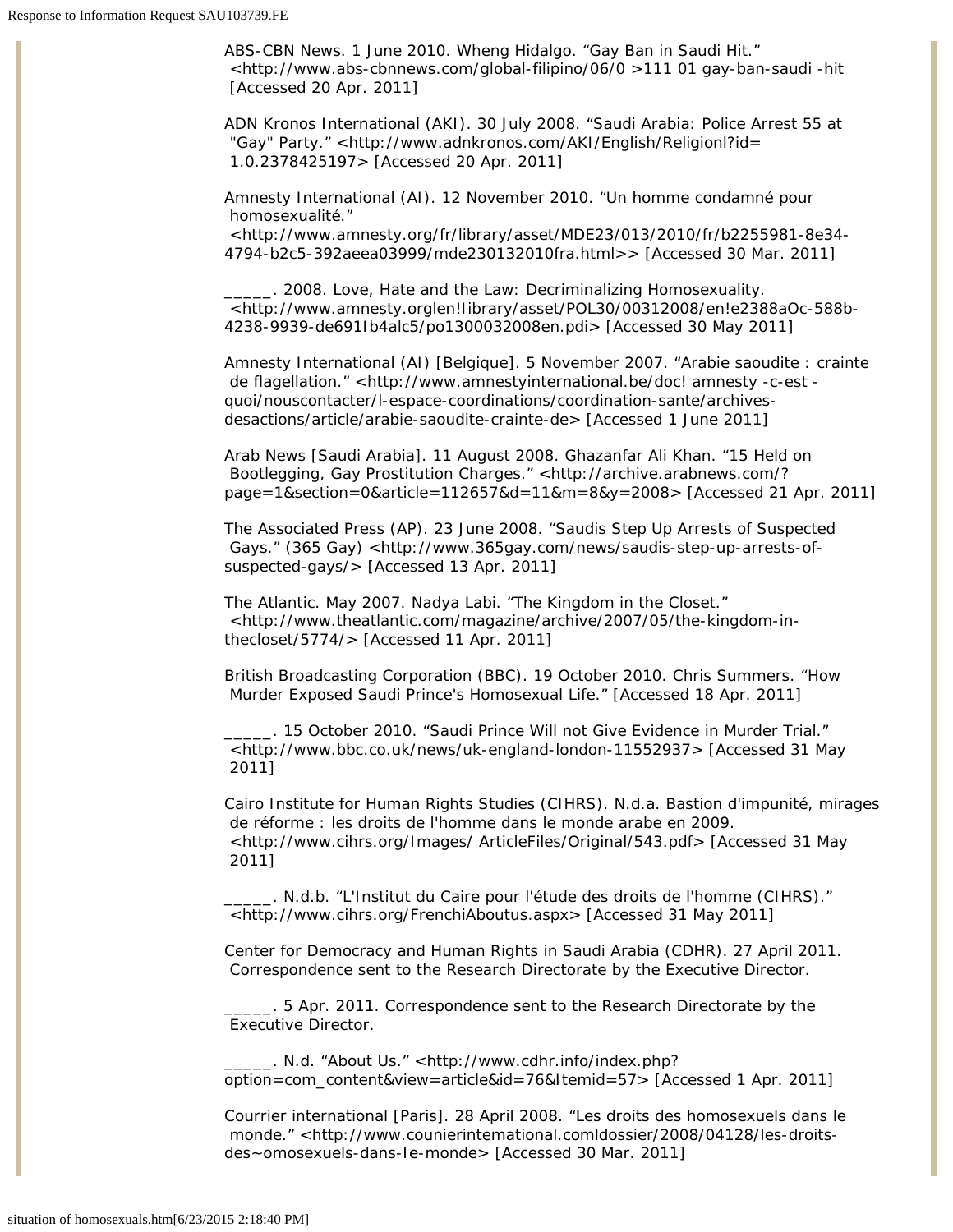*Foreign Policy* (FP). 20 December 2010. Max Strasser. "The Global Rights Battlefields." <http://www.foreignpolicy.com/articles/20 l 0/12/20/the global\_gay rights battlefields> [Accessed 20 Apr. 2011]

GayMiddleEast.com (GME). 2 April 2011. Dan Littauer. "Entrapped by Saudi Religious Police, British Gay Man Feared Beheading." (San Diego Gay and Lesbian News - SDGLN) <http://www.sdgln.com/news/20 II /04/02/entrapped-saudi-religiouspolicebritish-gay-man-feared-beheading> [Accessed 20 Apr. 2011]

GMA News. 2 June 2010. Jerrie Abella. "Saudi Govt Tough on Gay, Lesbian Workers." <http://www.gmanews.tv/story/192502/saudi-govt-goes-tough-on-gay-Iesbianworkers> [Accessed 4 Apr. 2011]

*Guardian* [United Kingdom]. 13 September 2010. Brian Whittaker. "Saudi Arabia's Juggling Act on Homosexuality."

<http://www.guardian.co.uklcommentisfree/2010/sepI13/saudiarabiahomosexuality-juggling-act> [Accessed 18 Apr. 2011]

Human Rights First Society (HRFS). 17 May 2011. Telephone interview with the President.

\_\_\_\_\_. N.d. "HRFS." <http://hrfssaudiarabia.orgl?page\_id=84> [Accessed 30 May 2011]

Human Rights Watch. 24 June 2009. "Saudi Arabia: Drop 'Cross-Dressing' Charges." <http://www .hrw .org/ en/news/2009/06/24/ saudi -arabia -drop-crossdressingcharges> [Accessed 21 Apr. 2011]

International Lesbian, Gay, Bisexual, Trans and Intersex Association (ILGA). May 2010. Daniel Ottosson. *Homophobie d'État : une enquête mondiale sur les lois qui interdisent la sexualité entre adultes consentants de même sexe*. <http://old.ilga.org/Statehomophobia/ILGA\_Homophobie\_Etat\_ 2010.pdf> [Accessed 30 May 2011]

*Jeune Afrique* [Paris]. 23 September 2010. Leïla Slimani. "Diplomate gay demande asile." <http://www.jeuneafrique.comlArtic1e/ARTJAJA2593p049.xml1/> [Accessed 4 Apr. 2011]

The Lesbian and Gay Foundation (LGF). 21 April 2009. Joanne Dunning. "THT Warn Gay Men Living with HIV to Check Their US Travel Plans." <http://www.lgf.org.ukltht-warn-gay-men-Iiving-with-hiv-to-check-their-ustravelplans/> [Accessed 20 Apr. 2011]

NBC News. 11 September 2010. "Saudi Diplomat Seeking Asylum: 'My Life Is in Danger'." (ILGA) <http://ilga.org/ilga/en/artic1e/mCDSOjMl be> [Accessed 4 Apr. 2011]

*The New York Times*. 14 September 2010. Rebecca Cathcart. "Gay Saudi Diplomat Seeks U.S. Asylum." <http://www.nytimes.com/2010109/15/worldI15asylum.html> [Accessed 11 Apr. 2011]

PhilStar.com. 5 June 2010. Evelyn Macairan. "CBCP to Gay OFWs Banned in Saudi: Go to Other Countries." <http://www.philstar.com/Article.aspx? articleId=581315&publicationSubCategoryId=200> [Accessed 13 Apr. 2011]

Pink News. 9 November 2010. "Saudi Man Receives Lashes and Prison Sentence for Gay Video." <http://www.pinknews.co.uk/2010/11/09/saudi-man-receives-lashesand-prison-sentence-for-gay-video/> [Accessed 11 Aug. 2011]

\_\_\_\_\_. 8 August 2008. Tony Grew. "Gay Filipinos Arrested in Saudi Arabia." <http://www.pinknews.co.ukInews/articles/2005-8646.html/> [Accessed 13 Apr.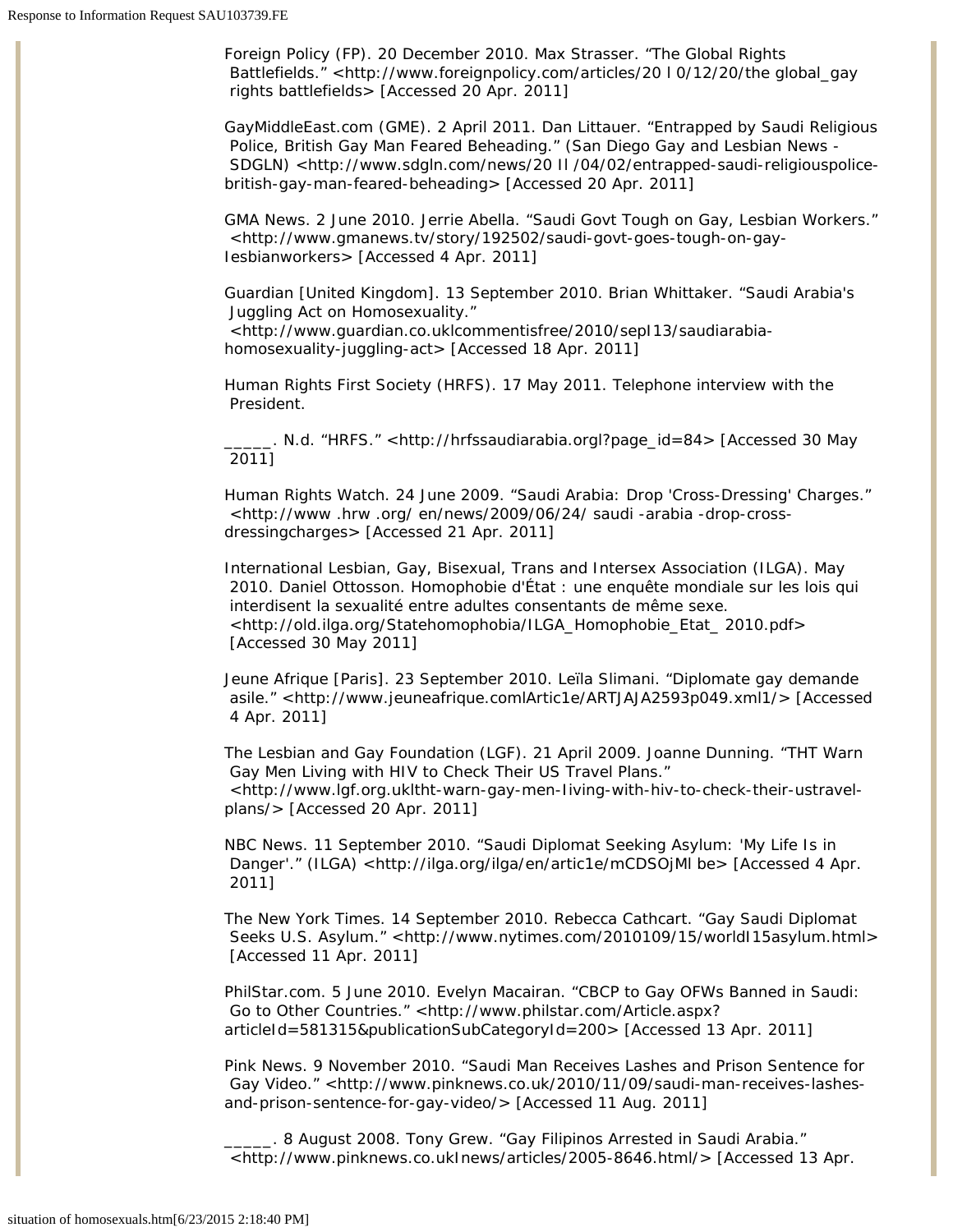2011]

Saudi Arabia. N.d. Ministry of Health. *UNGASS Country Progress Report 2010*.  *Ministry of Health Kingdom of Saudi Arabia: Narrative Report January 2008 - December 2009*. (UNAIDS)

<http://www.unaids.org/en/dataanalysis/monitoringcountryprogress/ 2010progressreportssubmittedbycountries/saudiarabia\_2010\_country\_ progress\_report\_en.pdf> [Accessed 30 May 2011]

*Saudi Gazette*. 8 November 2010. Adnan Al-Shabrawi. "Man Gets Prison, Lashes for Gay Video." <http://'www.saudigazette.com.salindex.cfm? method=home.regcon&contentlD=2010110886984> [Accessed 12 Apr. 2011]

\_\_\_\_\_. 6 April 2010. Muhammed Saeed Al-Zahrani. "Segregation of Sexes Hai'a Chief Stands by His Comment." <http://www.saudigazette.com.salindex.cfm? method=home.regcon&contentID=2010040668546> [Accessed 21 Apr. 2011]

UK Gay News. 18 October 2007. "London Students Protest the 7,000 Lashes for Gay Saudi Men." <http://www.ukgaynews.org.uklArchive/07/0ct/180l.htm> [Accessed 20 Apr. 2011]

United States (U.S.). 8 April 2011. Department of State. "Saudi Arabia." *Country Reports on Human Rights Practices for 2010*. <http://www.state.gov/gldrl/rls/hrrpt/2010/nea/154472.htm> [Accessed 11 Apr. 2011]

XE.com. 1 June 2011. "Résultats du convertisseur universel de devises." <http://www.xe.comlucc/convert.cgi? language=fr&Amount=50+0OO&From=SAR&To=CAD> [Accessed 1 June 2011]

# Additional Sources Consulted

**Internet sites, including:** The Advocate; Arabic Network for Human Rights Information (ANHRI); ARC International; AsylumLaw.org; Committee for the Defense of Human Rights in the Arabian Peninsula (CDHRAP); Freedom House; Gay and Lesbian Arab Society (GLAS); *The Gay & Lesbian Review Worldwide (G&LR)*; GlobalGayz.com; Helem; Human Rights First; United Nations Integrated Regional Information Networks (IRIN); International Commission of Jurists (ICJ); International Federation of Human Rights (FIDH); International Gay and Lesbian Human Rights Commission (IGLHRC); International Service for Human Rights (ISHR); King Saud University National Center for Youth Studies (NCYS); Office of the United Nations High Commissioner for Human Rights (OCHR); Saudi Civil and Political Rights Association (ACPRA); Sodomy Laws.